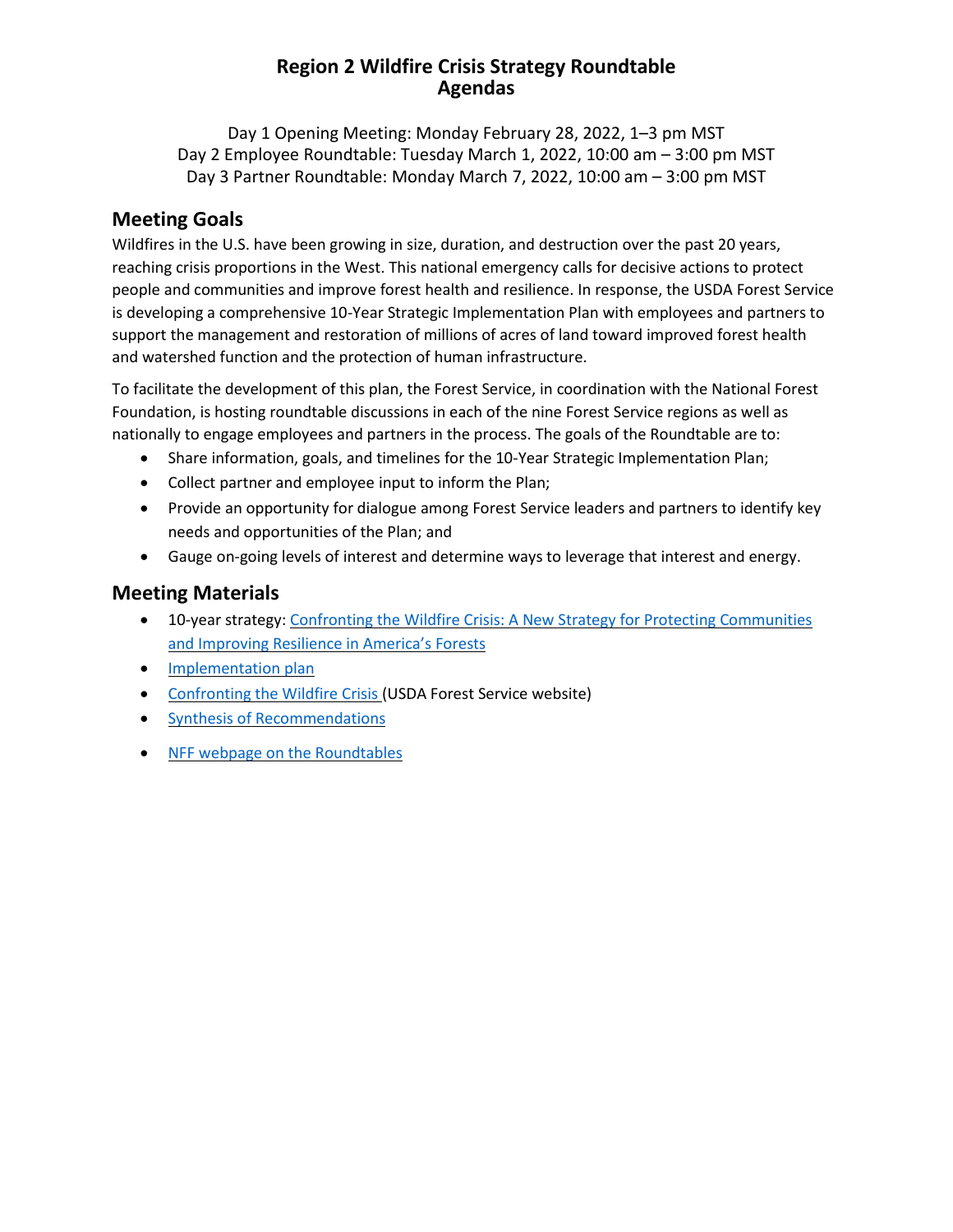## **Day 1: Opening Meeting for All Invited Partners and Employees**

Monday, February 28, 2022, 1–3 pm MST

| <b>TIME</b> | <b>AGENDA ITEM</b>                                                                                                               | <b>PRESENTER</b>                                                                                         |  |
|-------------|----------------------------------------------------------------------------------------------------------------------------------|----------------------------------------------------------------------------------------------------------|--|
| $1:00$ pm   | <b>Welcome &amp; Introductions</b><br>Housekeeping & Agenda Review                                                               | <b>NFF Facilitator</b>                                                                                   |  |
| 1:05        | <b>Opening Remarks</b>                                                                                                           | • Frank Beum, Regional Forester<br>· Dr. Monica Lear, Director,<br>Rocky Mountain Research<br>Station    |  |
| 1:30        | Partners in Leadership: Panel<br><b>State Foresters</b>                                                                          | <b>Matt McCombs</b><br>$\bullet$<br><b>Bill Crapser</b><br>$\bullet$<br><b>Greg Josten</b><br>$\bullet$  |  |
|             | Matt McCombs, Colorado State Forester<br><b>Bill Crapser, Wyoming State Forester</b><br>Greg Josten, South Dakota State Forester | Dr. Cyndi (Cynthia) West                                                                                 |  |
|             | <b>Industry</b><br>Dr. Cyndi (Cynthia) West, Director, Northern<br><b>Research Station and Forest Products Lab</b>               |                                                                                                          |  |
| 2:05        | 10-year Strategic Implementation Plan Overview<br>Goals, process, and timeline for the Plan                                      | • Brian Ferebee, Chief Executive<br>of Intergovernmental<br>Relations                                    |  |
| 2:20        | Q&A with all leaders                                                                                                             | <b>NFF Facilitator</b>                                                                                   |  |
|             |                                                                                                                                  | <b>All Leadership</b>                                                                                    |  |
| 2:50        | Recognizing what we've heard and overview of<br>roundtables                                                                      | · Rachel Neuenfeldt, Wildfire<br><b>Risk Reduction</b><br>Implementation Team,<br>Washington D.C. Office |  |
| 2:53        | <b>Closing Remarks</b>                                                                                                           | Leadership                                                                                               |  |
|             | Dr. Monica Lear, Rocky Mountain Research Station<br>Director                                                                     |                                                                                                          |  |
|             | Frank Beum, Regional Forester                                                                                                    |                                                                                                          |  |
| 2:58        | <b>Next Steps</b>                                                                                                                | <b>NFF facilitator</b>                                                                                   |  |
| $3:00$ pm   | <b>ADJOURN</b>                                                                                                                   |                                                                                                          |  |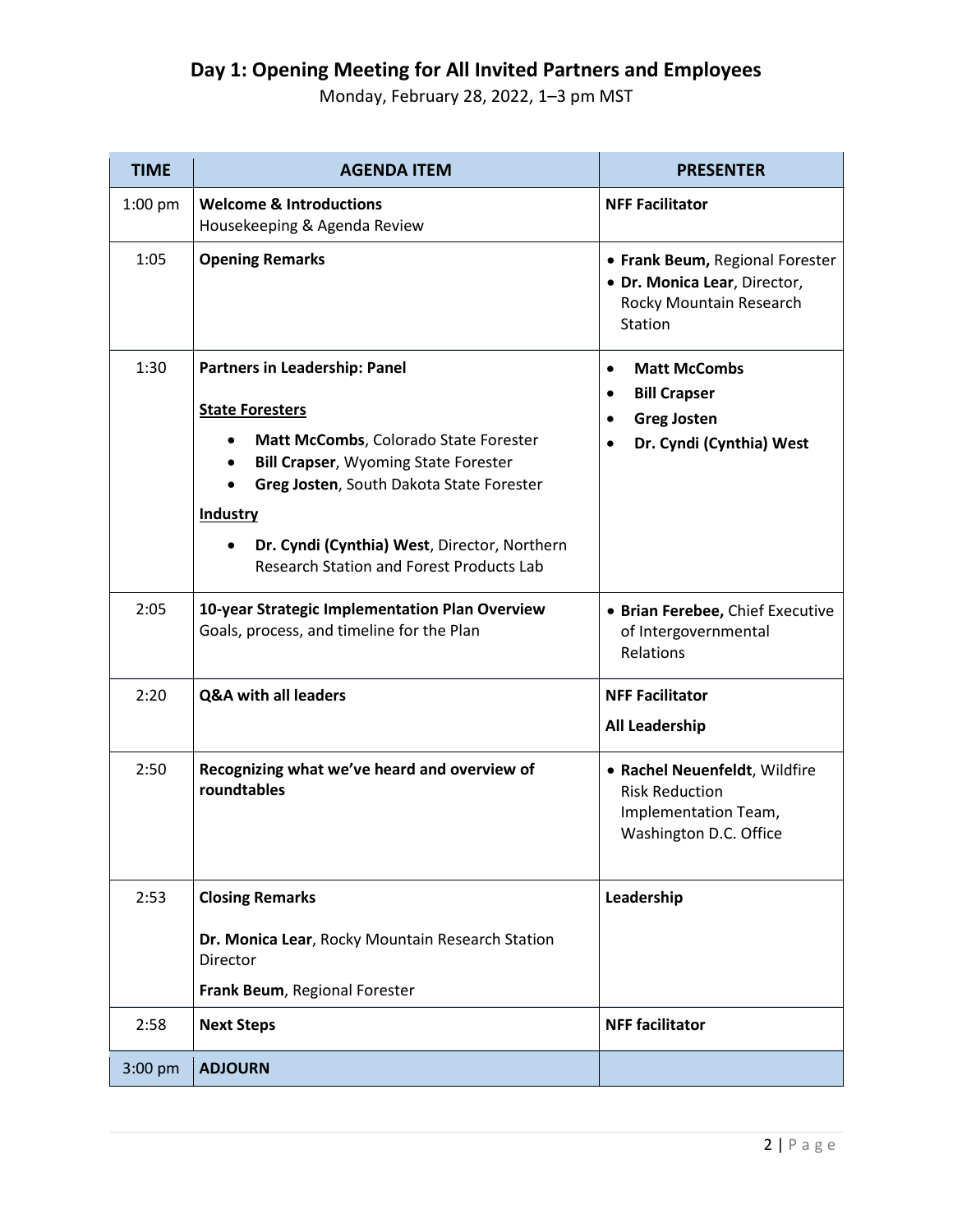# **Employee Roundtable (Day 2)**

Tuesday, March 1, 2022, 10:00 am – 3:00 pm MST

| <b>TIME</b> | <b>AGENDA ITEM</b>                                                                                                                                                                                                                    | <b>PRESENTER(S)</b>                                                     |
|-------------|---------------------------------------------------------------------------------------------------------------------------------------------------------------------------------------------------------------------------------------|-------------------------------------------------------------------------|
| $10:00$ am  | <b>Welcome &amp; Introductions</b><br>Housekeeping & Agenda Review                                                                                                                                                                    | <b>NFF Facilitator</b>                                                  |
| 10:10       | <b>Welcome and Opening Remarks</b>                                                                                                                                                                                                    | • Frank Beum, Regional<br>Forester                                      |
| 10:15       | <b>Breakout Sessions Round 1</b><br>1. Science Supporting Wildfire Risk Reduction<br>2. Cross-Boundary Partnerships<br>3. Workforce Capacity<br>4. Markets and Industry<br>5. Outcome-based Prioritization and Metrics of<br>Progress | Each Breakout Group will<br>have:<br>• Lead Facilitator<br>• Note-Taker |
| 11:00       | <b>BREAK</b>                                                                                                                                                                                                                          |                                                                         |
| 11:15       | <b>Breakout Sessions Round 2</b><br>(Repeat the process above)                                                                                                                                                                        |                                                                         |
| 12:00 pm    | <b>LUNCH</b>                                                                                                                                                                                                                          |                                                                         |
| 1:00        | <b>Breakout Sessions Round 3</b>                                                                                                                                                                                                      |                                                                         |
| 1:45        | <b>BREAK</b>                                                                                                                                                                                                                          |                                                                         |
| 2:00        | <b>Report-outs by Breakout Group Facilitators</b>                                                                                                                                                                                     | <b>Breakout Group Facilitators</b>                                      |
| 2:30        | <b>Closing Comments</b><br>Frank Beum, Regional Forester<br>$\bullet$<br>Dr. Frank McCormick, Senior Advisor for Science,<br>$\bullet$<br>Rocky Mountain Research Station                                                             | Leadership                                                              |
| 3:00        | Thank you and adjourn                                                                                                                                                                                                                 | <b>NFF Facilitator</b>                                                  |